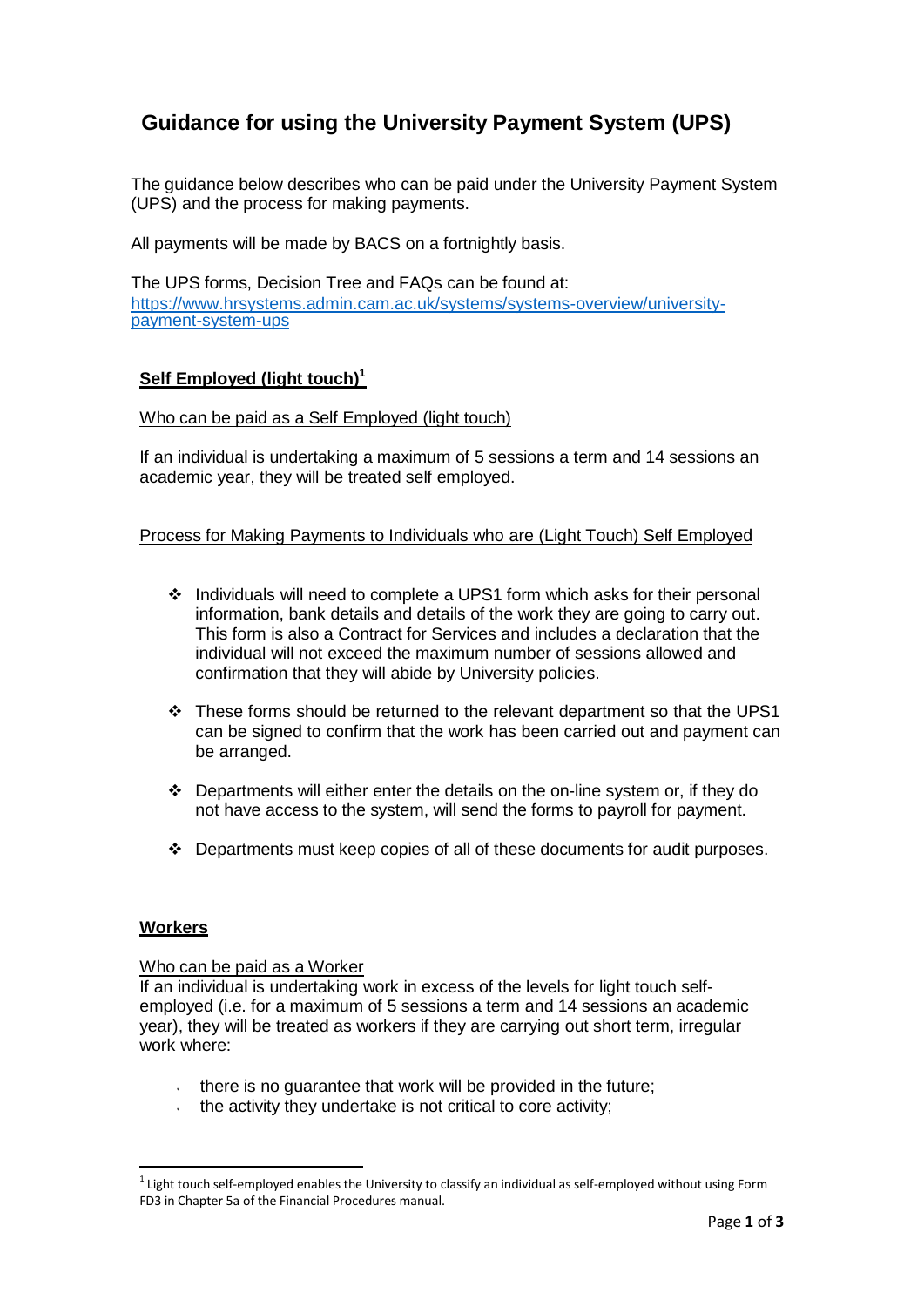- there is no obligation on the University to offer them work or for them to  $\mathbf{v}^{(i)}$ accept work which is offered; and
- $\hat{\mathbf{z}}$ they either do not work more than 6 hours per week, or they do not work for a period of more than 8 months without a break of 4 or more months (not solely including University vacation periods) if they work over 6 hours a week.

## Worker Entitlements

Workers are entitled to statutory holiday entitlement and may also be entitled to statutory sick pay, depending on the level of NI contributions they have paid. They are entitled to the equivalent of 28 days holiday per year, pro-rated for the hours they work. The holiday entitlement is therefore equivalent to 12.07% of the hours they work.

#### Process for making Payment to Individuals who are Workers

- Individuals who are classified as 'workers' need to complete form UPS2 which asks for their personal information, bank details and details of the work they are going to carry out.
- $\div$  The completed UPS2 form should be returned to the department in order for them to confirm that the work has been carried out and to arrange for payment to be made.
- $\div$  Departments will either enter the details on the on-line system or if they do not have access to the system will send the forms to payroll for payment
- Departments will need to issue the individuals with a workers agreement.
- $\cdot \cdot$  When issuing a workers agreement to individuals for the first time you will also need to provide the full terms and conditions for workers and ask the individual to sign a copy and return to you for your file.
- \* The individuals will be taxed through the full PAYE system which will deduct tax and NI as appropriate. Workers should be issued with a Starter Checklist tax form to complete and submit with their first payment or asked to provide a P45.
- Departments will need to ensure they have checked the original documents which evidence the right to work in the UK for all workers. Departments should arrange to see original documents from List A or List B (these can be found at [https://www.hr.admin.cam.ac.uk/hr-services/immigration/right](https://www.hr.admin.cam.ac.uk/hr-services/immigration/right-work-checks/completing-check)[work-checks/completing-check\)](https://www.hr.admin.cam.ac.uk/hr-services/immigration/right-work-checks/completing-check) and take a copy of them and verify they are a true copy of an original. If an individual is subject to immigration control and requires permission to work in the UK, they must provide you with the documents which evidence permission to work being granted by the UK Border Agency.
- You must also ensure you have carried out any other pre-employment checks e.g. CRB or under 16 permits where required.
- Workers can claim travel and subsistence expenses if appropriate but these will be taxed in the usual way. *If the travel is business travel (which does not include commuting from home to work) it is not taxable and should be claimed on an expense form.*